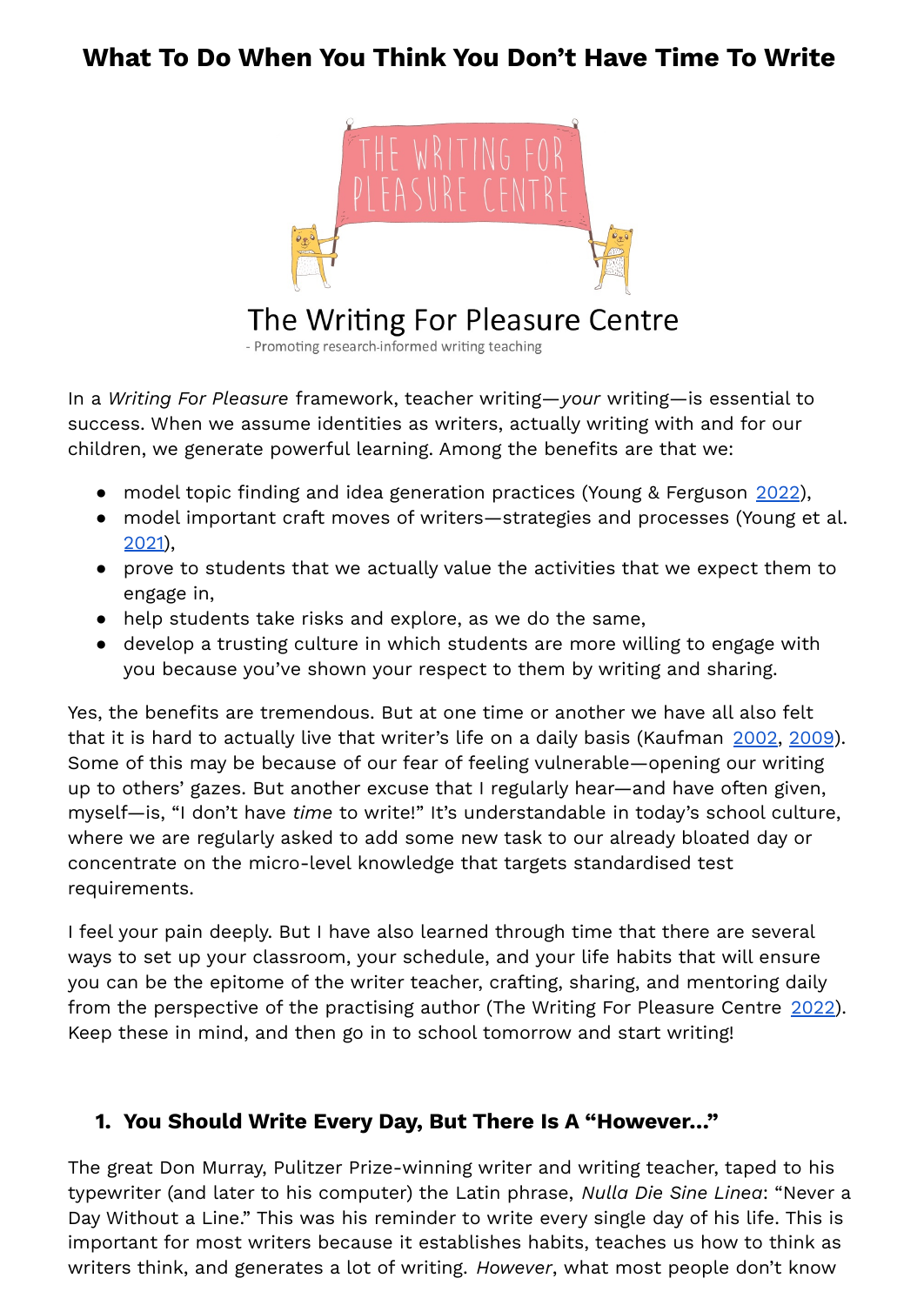is that Murray set a goal for himself of generating only 500 original words a day. For a professional writer whose entire day was defined by writing, 500 words is *not* a lot. Now, *we* are practising teachers with tremendous multi-tasking responsibilities daily. For us, 500 words *is* a lot. So, the key is to find a comfortable number we can commit to daily and then stick to it. Not 500? Well, then, maybe 250. Still too much? How about 100? Pushing the boundaries? Then 50 or even 25 original words a day. What we will find is that, over the days, we will reach our limit and then continue on because we are inspired by what we have just written. Murray strove for 500 but actually averaged over 700 a day (yes, he counted). You'll often write more than 25, but you can always be satisfied once that 25 is accomplished. Here, daily, habitual activity is much more important than volume.

**Write every day, committing to a word count that is manageable, even if it seems low**

#### **2. You Don't Have To Write For Long Stretches At A Time**

When we think "writer," we often envision a quiet room where a patient genius devotedly scratches out prose from a quill pen, enjoying the uninterrupted solitude of the "artist at work."

This is an impossibility during frenetic classroom days filled with schedule items and constant surprises. However, we don't need long chunks of time to write, and we can easily carve out smaller chunks during which no one can interrupt us. One of my former students, Sabrina Dziubek, wanting to write during class writing time but frustrated that her second-year pupils interrupted her with their questions and requests, brought in an egg timer to class and announced, "For the first five minutes of writing time, I am going to write for myself. You are not allowed to interrupt me until the bell goes off." For two days, the students stood and stared at her anxiously, waiting for the bell, but Sabrina refused to look up, and she kept pen to paper. As soon as the bell went off they rushed at her, their own writing in hand, pressing her to read and respond. However, by the third day they got bored waiting. They started conferring with one another, and the precedent was set. Sabrina wrote with easy regularity at the beginning of each session, then went on to confer for the rest of writing time (Whittick [2021](https://writing4pleasure.com/write-a-little-share-a-little/)).

Another student, Devon Tiani, did something I found both simple and brilliant in her year-one class: when writing time began, she placed her opened writer's notebook on a table and then went to confer with her pupils. However, in between conferences she would wander over to her notebook, stare at it intently, add or revise a few lines, and then move on to the next child. By the end of each class time, she had done some significant work through several very short sessions.

These are a couple of successful strategies for writing in class with students. At the beginning of the year you might even write for longer stretches of time with the kids in order to model how it should be working for them (Walker [2021;](https://writing4pleasure.com/writing-with-some-pupils-in-my-year-one-class/) Hayden [2022](https://writing4pleasure.com/2021/11/12/speedy-books-making-planning-authentic/)). Once they have established clearer identities as writers and greater proficiency at sustaining writing through time, you can shorten your own writing times and spend more time conferring with them (Ferguson & Young [2021](https://writing4pleasure.com/a-guide-to-pupil-conferencing-with-3-11-year-olds/)).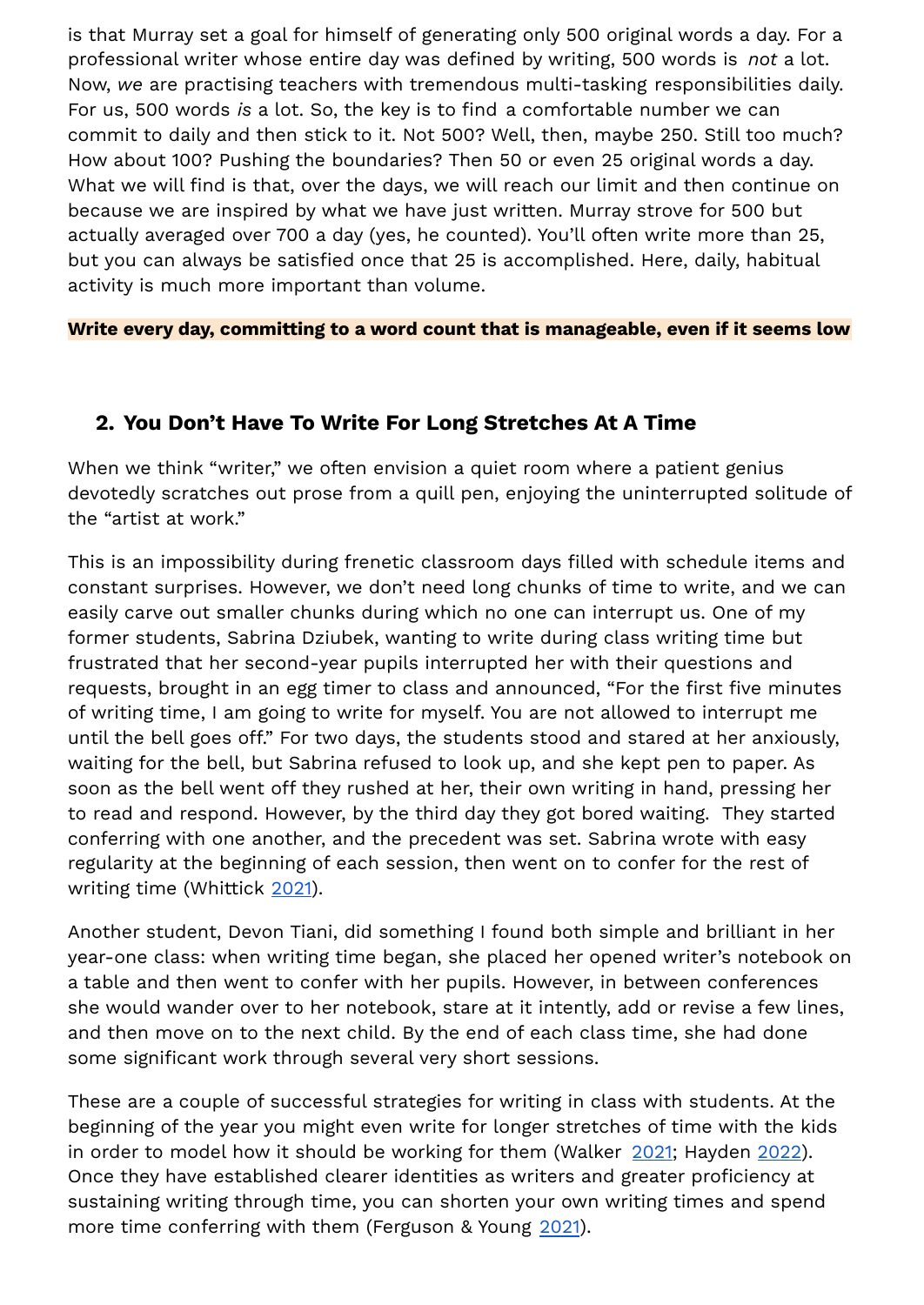And, of course, you also look through your entire daily agenda, formally scheduling a few minutes of writing into appropriate places. It does not have to be long. You just have to be consistent, sticking to the schedule no matter what other demands present themselves. You will address the demands in a shorter, more efficient amount of time afterward.

#### **Break your daily writing in school into short chunks that can fit into any schedule**

#### **3. You Don't Have To Produce "Lesson" Writing**

We lose time when we force our writing into a topic or a form exclusively to meet a curriculum agenda or scheduled teaching point. Ideas we don't care about are hard to become invested in (Langer [1984;](https://www.jstor.org/stable/40170977) McCutchen [1996](https://psycnet.apa.org/record/1998-12066-004); Ackerman [1991;](https://www.semanticscholar.org/paper/Reading%2C-Writing%2C-and-Knowing%3A-The-Role-of-in-and-Ackerman/a03c30607c780b7b5bd7e28e1d0956405637db2e) Benton et al. [1995](https://psycnet.apa.org/record/1995-20862-001); Kellogg [2001](https://psycnet.apa.org/record/2001-01389-001); Olinghouse et al. [2015](https://www.researchgate.net/publication/274865873_The_Relationship_of_Discourse_and_Topic_Knowledge_to_Fifth_Graders); Graham [2018;](https://www.tandfonline.com/doi/abs/10.1080/00461520.2018.1481406) Young & Ferguson [2022\)](https://writing4pleasure.com/no-more-i-dont-know-what-to-write-lessons-that-help-children-generate-great-writing-ideas-for-3-11-year-olds/). Yes, we often use our writing to model both strategy and product, but forced writing never feels authentic and is always less effective. Instead, daily, we should be writing about the things that are striking us at the time—ideas with which we care to engage. Some days it will fit the current *Class Writing Project*, on other days it won't. On days that it doesn't, our mentor texts will come from other sources: professional authors' writing or pupils' writing. Also know that authentically felt writing will give rise to lessons that you hadn't dreamed about yet—lessons that are usually better than the ones we originally planned.

#### **Write about things you enjoy and care about, knowing that ideas will come more quickly and smoothly**

## **4. You Don't Have To Produce "Good" Writing Or Feel That You Are A Writing "Expert"**

When we are first draft perfectionists, we can get very frustrated and waste time, futilely struggling to find just the right word before it escapes our pen or lands on our computer screen. We all sometimes have this tendency, worrying that we will never write anything good again. However, when we remind ourselves that early writing is *ugly* writing, rarely meeting our final intentions, our writing flows more quickly and more easily. We produce greater volume more quickly, knowing that we can revise over time the way professional authors do.

Of course, there are many teachers who struggle to begin because they think that their writing is *never* good enough to share—that no matter how much time they put into it, only the naturally gifted can make words come alive. I don't have an answer that may satisfy you if you currently feel this way except to say that you are wrong (sorry for being harsh). Children are extraordinarily receptive to any teacher writing. They are the kindest readers you'll ever meet. Further, even if you feel your writing is poor now, as you continue to try to improve it publicly—in front of your children—you are modelling the very processes that will help children who feel uncomfortable about their own writing to become better and more confident. You may even be a better *teacher* of writing than a confident "good" writer-teacher because your public